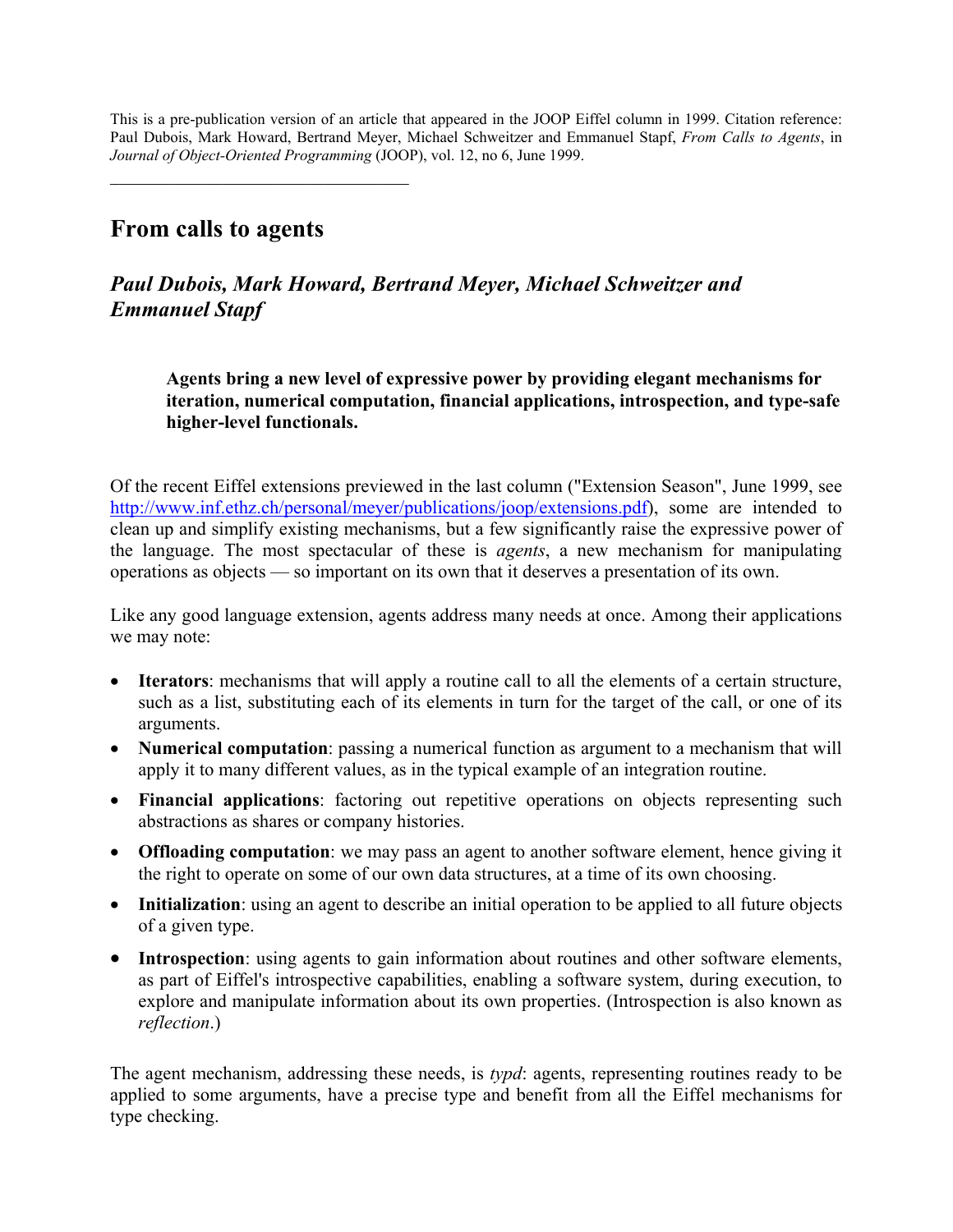Another test of a good extension, distinguishing it from mere "featurism", is that it should not confuse users by introducing alternative ways of doing things that were perfectly doable before. Agents satisfy this requirement since the goals just listed did not previously have full language support. Some, such as introspection, could be achieved only through library mechanisms; others, such as iterations, were possible before (also through libraries) but are much more convenient and general now; yet others, such as integration and other numerical applications, required going through the CECIL library, the C-Eiffel Call-In Library, and hence were not type-safe. Agents provide simpler and safer ways to achieve these goals; in areas where existing language mechanisms had proved sufficient, agents do not affect Eiffel practice.

#### **Writing an agent expression**

An agent is an object, representing a routine ready to be evaluated. To obtain an agent, you will write an *agent expression*, which will refer to that routine. An agent expression is easy to recognize since it will always include a tilde character  $\sim$  (the only use of that character in the language, except of course in strings).

Consider a class *C* with a procedure

*p* (*x*: *T* ; *y*: *U*)

Then, with *c1* of type *C*, *t1* of type *T*, *u1* of type *U*, a possible agent expression is

$$
agent\,cl.\,p\,(tl, ul)
$$

This agent expression superficially resembles a call to the procedure *p*, such as

*c1.p* (*t1*, *u1*)

but is quite different: the agent expression doesn't call the procedure; it simply denotes an object that has, in itself, the ability to call it. So if we use the name *pa* for this expression, through the assignment

*pa* := **agent** *<sup>c</sup>*. *<sup>p</sup>* (*t1*, *u1*)

where *pa* is of a *PROCEDURE* type (with generic parameters, to be introduced below), we can later on obtain the effect of an original call by executing

 $pa$ .call  $(\lceil \rceil)$ 

Here *call* is a feature of class *PROCEDURE*, which performs a call to the routine associated with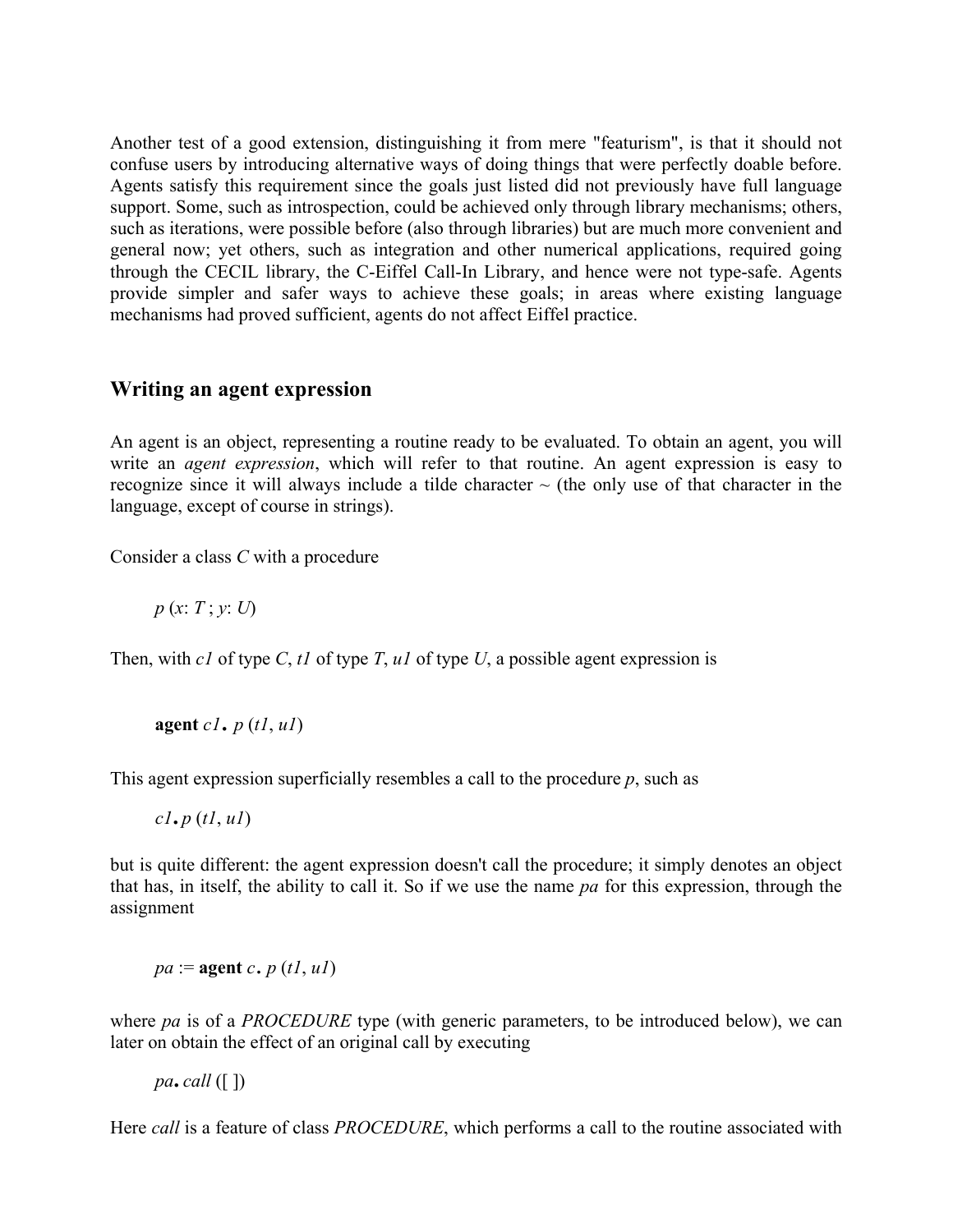an agent. Feature *call* always takes a single argument, a tuple. (Tuples, discussed in the last column, represent sequences of values.) Here the argument is the empty tuple [ ]; this is because

when defining the agent expression **agent** *c1*.*p* (*t1*, *u1*) we included a target *c1* and all the necessary arguments to  $p - t1$  and  $u1 -$ , so at the time of the call to *call* we don't need any more arguments. We say that the agent expression is **closed** on all of its operands (target and arguments).

It is important to understand what *pa* represents: an object embodying all the properties of the procedure  $p$ , ready to be applied to the given target and arguments.  $C^{++}$  programmers might at first think of it as a "function pointer", but it is really much more: an object representing the procedure's properties. We can do many things with such an object: not just pass it around and call the associated routine (through procedure *call*), as we could do with a function pointer, but also obtain information about it, such as the class to which it belongs (here *C*), its possible redefinitions, its precondition, postcondition and so on. The last examples show how the agent mechanism opens up a whole set of **introspection** mechanisms.

If instead of starting from a procedure *p* you build an agent expression from a function  $f(x; T)$ ; *y*: *U*): *V*, as in

 $fa := \text{agent } cl \cdot f(t1, u1)$ 

then in addition to *call* you can use on *fa* the feature *item*, such that *fa.item* gives the result returned by the last call to *fa.call* ([ ]); you can also combine *call* and *item* by using *fa.value* ([ ]), which returns the result of calling *f* on the given target and arguments.

All these operations can be applied at any time, by any routine that has access to the agent (*pa* or *fa* in these examples). By passing an agent expression to another unit, you enable it to call the corresponding routine (*p* or *f* here) whenever it pleases. So we may view an agent as a **delayed call**. Of course you can, as noted, do more with an agent than just call the associated routine.

#### **Keeping arguments open**

In the two examples so far, all operands (arguments and target) were closed — set at the time of the definition of the agent expression. In many cases you will want to leave some of the operands unspecified, or "open", in the agent, to be specified only at the time of the actual call as executed by feature *call*. The mechanism leaves you complete freedom as to which operands you choose to close and which you leave open.

To leave an argument open, simply replace it by a question mark. For example you can define the agents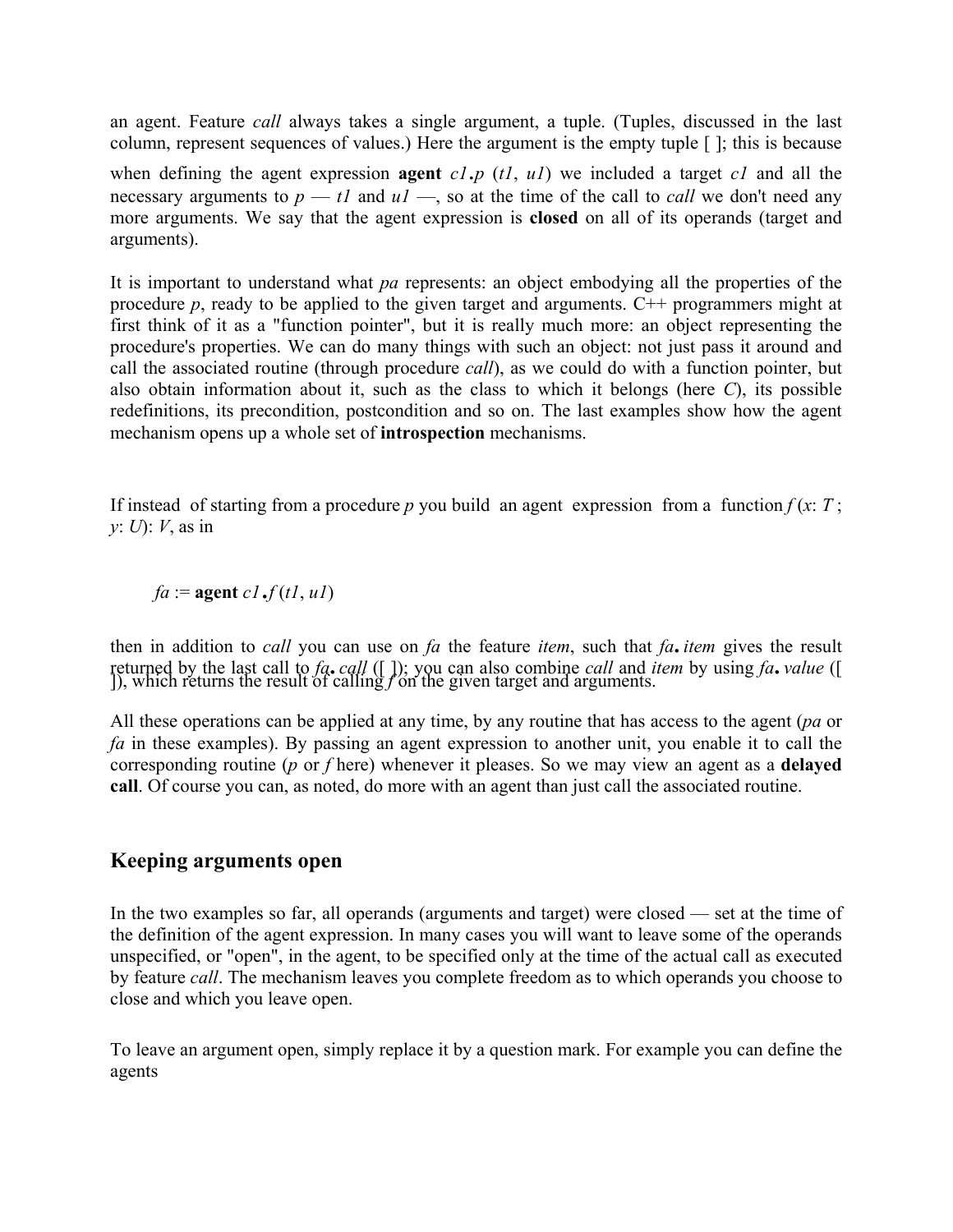$pb := \text{agent } cl \cdot p(?, ul)$  $pc := \text{agent } cl \cdot p(t1, ?)$ 

 $pd :=$ **agent**  $c1 \cdot p(?,?)$ 

The first and second are open on one argument, the third is open on both arguments. With *t2* of type *T* and *u2* of type *U*, they can be used in calls such as

 $pb$ **.** call  $([t2])$  $pc$ , *call* ([ $u2$ ])  *pd.call* ([*t2, u2*])

Note how, in each case, the tuple must provide the arguments corresponding to the open positions in the defining agent expression. The first call will yield the same result as if, using the original

procedure *p*, you had directly called *c1. p* (*t2, u1*); the second, *c1.p* (*t1, u2*); the third, *c1. p* (*t2, u2*). (Readers familiar with lambda calculus may think of "open" as free and "closed" as bound.)

As a syntactical facility, you may omit the argument list if all arguments are open. So the expression defining *pd* could also be written as just **agent**  $c1 \sim p$ .

Along with operands, you may want to leave the **target** of a call open. In all previous examples this target, *c1*, was closed. To leave it open, the question mark notation would not work, because you need to state the type of the target. (This is not necessary for arguments, since once we know  $c_1$  and its type we — and the compiler — know the types for the arguments of procedure  $p$  in the corresponding class *C*.) Instead of a question mark you will use the notation  $\{C\}$ , where *C* is the corresponding type, here class *C*. The following are agent expressions open on their targets:

 $pe := \textbf{agent} \{C\}$ . *p* (*t1*, *u1*) -- Open on its target only

 $pf := \text{agent } {C}$ .  $p(?, uI) - \text{Open on its target and first argument}$ 

 $pg :=$ **agent**  $\{C\}$ . *p* (?,?) -- Open on all operands;

-- can also be written as just **agent**  $\{C\}$ . *p*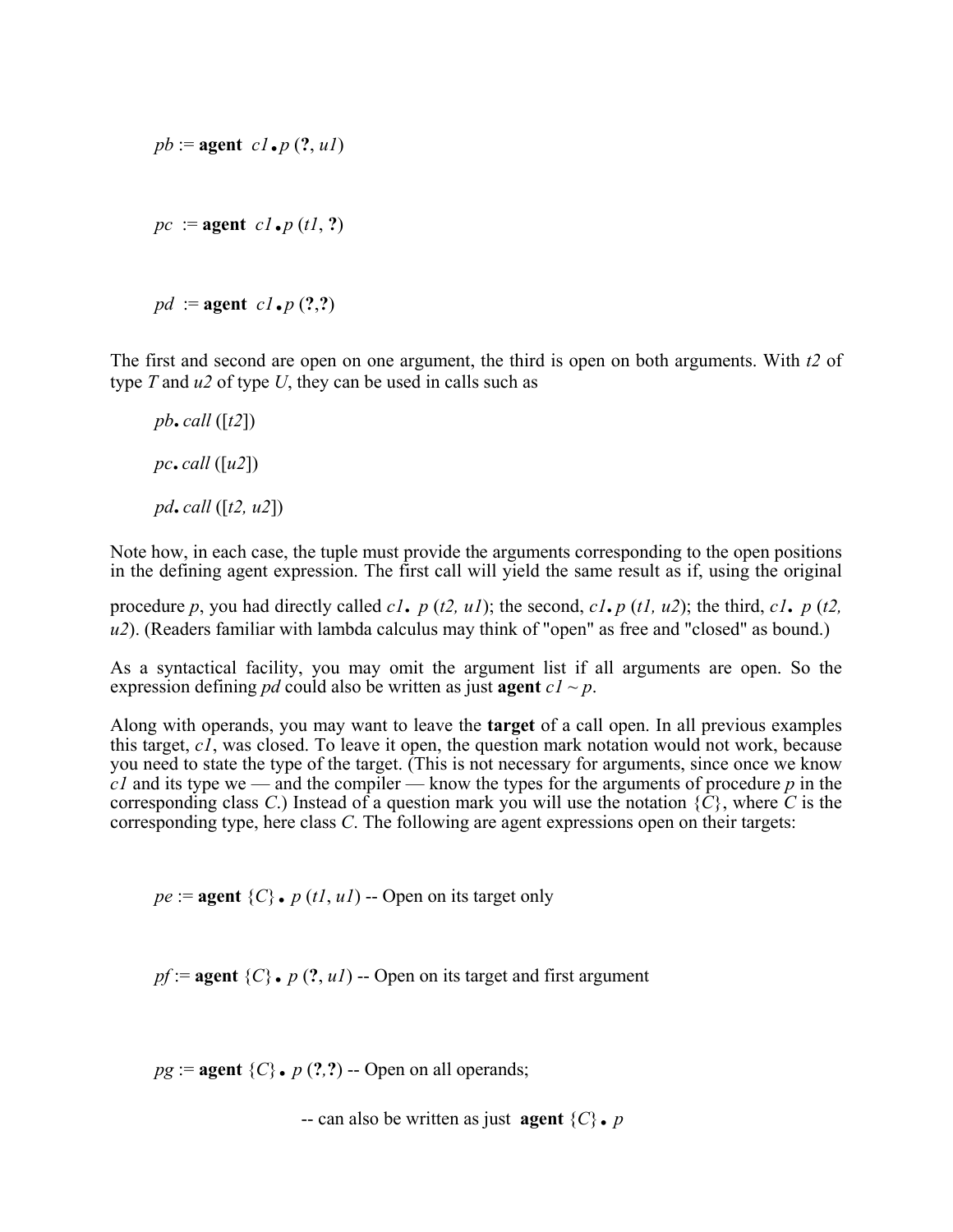Corresponding routine calls will be of the following form (for *c2* of type *C*):

$$
pe\text{.} \text{call } ([c2])
$$
\n
$$
pf\text{.} \text{call } ([c2, t2])
$$
\n
$$
pg\text{.} \text{call } ([c2, t2, u2])
$$

Note how the arguments to *call* correspond to the open operands in the defining agent expression, without any distinction between target and argument. This property will be particularly important when we use agents to define iterators: we can use the same iterator mechanism to apply an operation repetitively to every element of a structure, whether the operation applies to its target or to its arguments.

For consistency and expressiveness, you can in fact use both of the open operand notations question mark, and explicit type  $\{T\}$  in braces — for arguments as well as for the target.

The procedure *call* will always apply dynamic binding, that distinctive feature of object-oriented computation: the feature version to be applied is the one deduced, at run time, from the actual type of the target. This is particularly significant in the case of open targets (and is another difference with mere function pointers).

### **The types of agents**

As noted in the introduction, the agent mechanism is type-safe. An agent is an instance of one of the new Kernel Library classes *PROCEDURE* and *FUNCTION*, both inheriting from *ROUTINE* (where routines such as *call* are introduced). These are generic classes; for example *FUNCTION*  is declared as *FUNCTION* [*BASE*, *OPEN –*> *TUPLE*, *RES*]. The first generic parameter, *BASE*, represents the class to which the underlying routine belongs, *C* in our examples. *OPEN* represents the tuple of types of open operands; the Eiffel notation  $\rightarrow$  *TUPLE* indicates that *OPEN* is a "generically constrained" parameter, representing a type that must inherit from *TUPLE*, i.e. a tuple type. *RES* represents the type of the function result. Similarly, *ROUTINE* is declared as *ROUTINE* [*BASE*, *OPEN –*> *TUPLE*], with no result type; *PROCEDURE* is declared like *ROUTINE*.

Here are the types of the preceding example agents: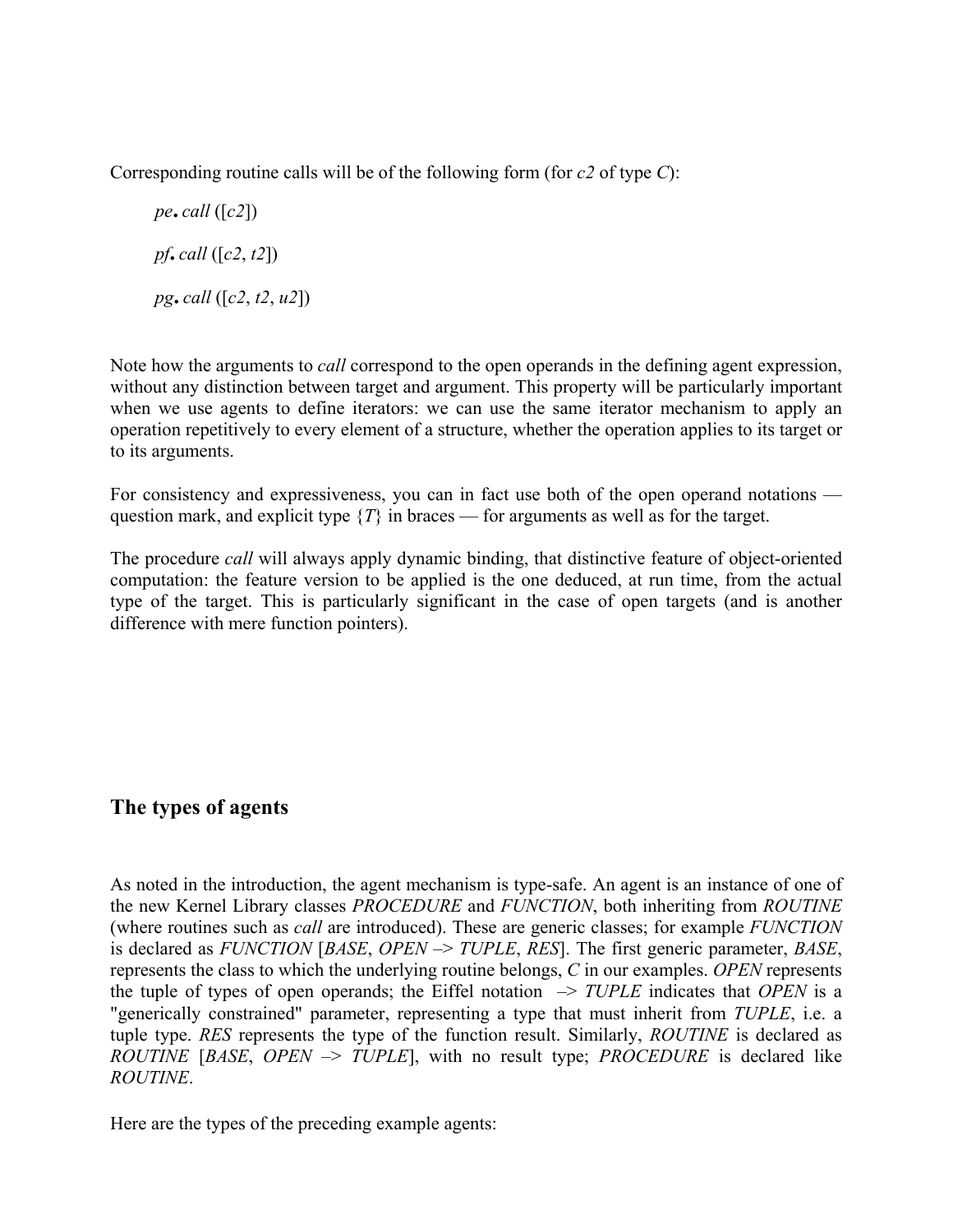*pa*: *PROCEDURE* [*C*, *TUPLE*] *pb*: *PROCEDURE* [*C*, *TUPLE* [*T*]]  *pc*: *PROCEDURE* [*C*, *TUPLE* [*U*]]  *pd*: *PROCEDURE* [*C*, *TUPLE* [*T*, *U*]]  *pe*: *PROCEDURE* [*C*, *TUPLE* [*C*]]  *pf*: *PROCEDURE* [*C*, *TUPLE* [*C*, *T*]]  *pg*: *PROCEDURE* [*C*, *TUPLE* [*C*, *T*, *U*]]

Note again how the *TUPLE* type used for the second parameter represents the open arguments, no difference being made between the target and the arguments. Correspondingly, procedure *call*  is declared in class *ROUTINE* (and inherited by *PROCEDURE* and *FUNCTION*) with the signature

*call* (*arguments*: *OPEN*)

meaning that it takes a single argument, which must be a tuple of the type *OPEN* representing the open arguments.

#### **Example uses**

The above describes the essential properties of agents (the only significant missing part is the set of features in *ROUTINE* and related classes that will provide introspection facilities). Here are a few examples showing the versatility of the mechanism.

Assume you want to integrate a function *g* (*x: REAL*)*: REAL* over the interval [*0, 1*]. With *your\_integrator* of a suitable type *INTEGRATOR* you will simply write the expression

 *your\_integrator*.*integral* (**agent** *<sup>g</sup>*(**?***), 0*.*0*, *1*.*0*)

A nice touch is that you can use exactly the same mechanism to integrate a function *h* of, say, three arguments, along its first argument: just use

 *your\_integrator*.*integral* (**agent** *h* (**?**, *u*, *v), 0*.*0*, *1*.*0*)

Here is the way *integral* could look like (using an unsophisticated integration algorithm) in *INTEGRATOR*:

```
integral (f: FUNCTION [ANY, TUPLE [REAL], REAL];
           low, high: REAL): REAL is
           -- Integral of f over the interval [low, high] 
     require
           meaningful_interval: low <= high 
     local
```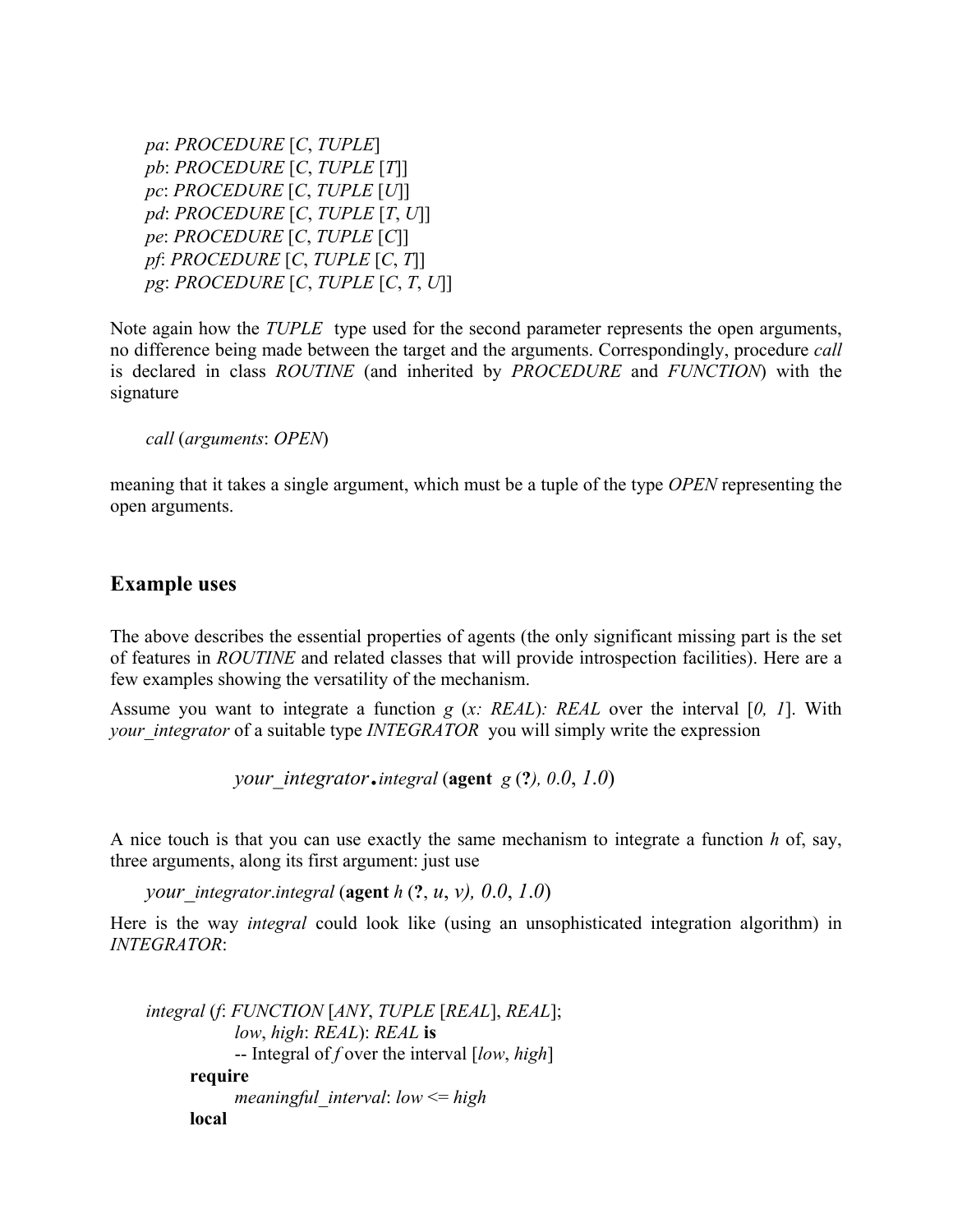```
 x: REAL 
do
     from x := low invariant
            x \geq -\log x; x \leq -\ln(\ln x) + \ln \ln x -- Result approximates the integral over 
            - the interval [low, low.max (x – step)]
     until x > highloop
            Result := Result + step * f \cdot value ([x])x := x + step end 
end
```
Similar applications abound in numerical computation, and future editions of the EiffelMath library [1] may be able to benefit from the agent mechanism.

Consider now an integration example. Assume that in a class *C* we have a boolean-valued function *is positive* that tells us whether a certain integer is positive:

*is* positive (*x*: *INTEGER*) **is do**  $Result := (x > 0)$  **end** 

and a list of integers *intlist*: *LINKED\_LIST* [*INTEGER*]. With a suitable iterator function *for all* in class *LIST* (inherited by *LINKED LIST* and other variants) we can determine whether all elements in the list are positive:

*all* positive := *intlist*.*for all* (**agent** *is* positive (?))

Remarkable here is the possibility to use the same iterator mechanism, *for\_all*, to iterate a function that operates on its **target**, rather than on its argument as *is\_positive* does. Consider a class *CUSTOMER* with a boolean-valued function *has\_maintenance*; a typical call would be

*this\_customer*.*has\_maintenance*, operating on its target *this\_customer* and returning a boolean value. We might have a list *customer\_list*: *ARRAYED\_LIST* [*CUSTOMER*]. To determine whether every element satisfies the property, we can just write:

*all\_on\_maintenance* := *customer\_list*.*for\_all* (**agent** {*CUSTOMER*}**.***has\_maintenance)* 

To switch from iterating an operation working on its argument to one working on its target, it suffices to make the target, rather than the argument, open. This is what the last expression does.

Here now is how the *for all* iterator itself might look. It is just one of the iterators which will be added to the EiffelBase classes describing sequential structures; others are *do\_all*, *do\_while* and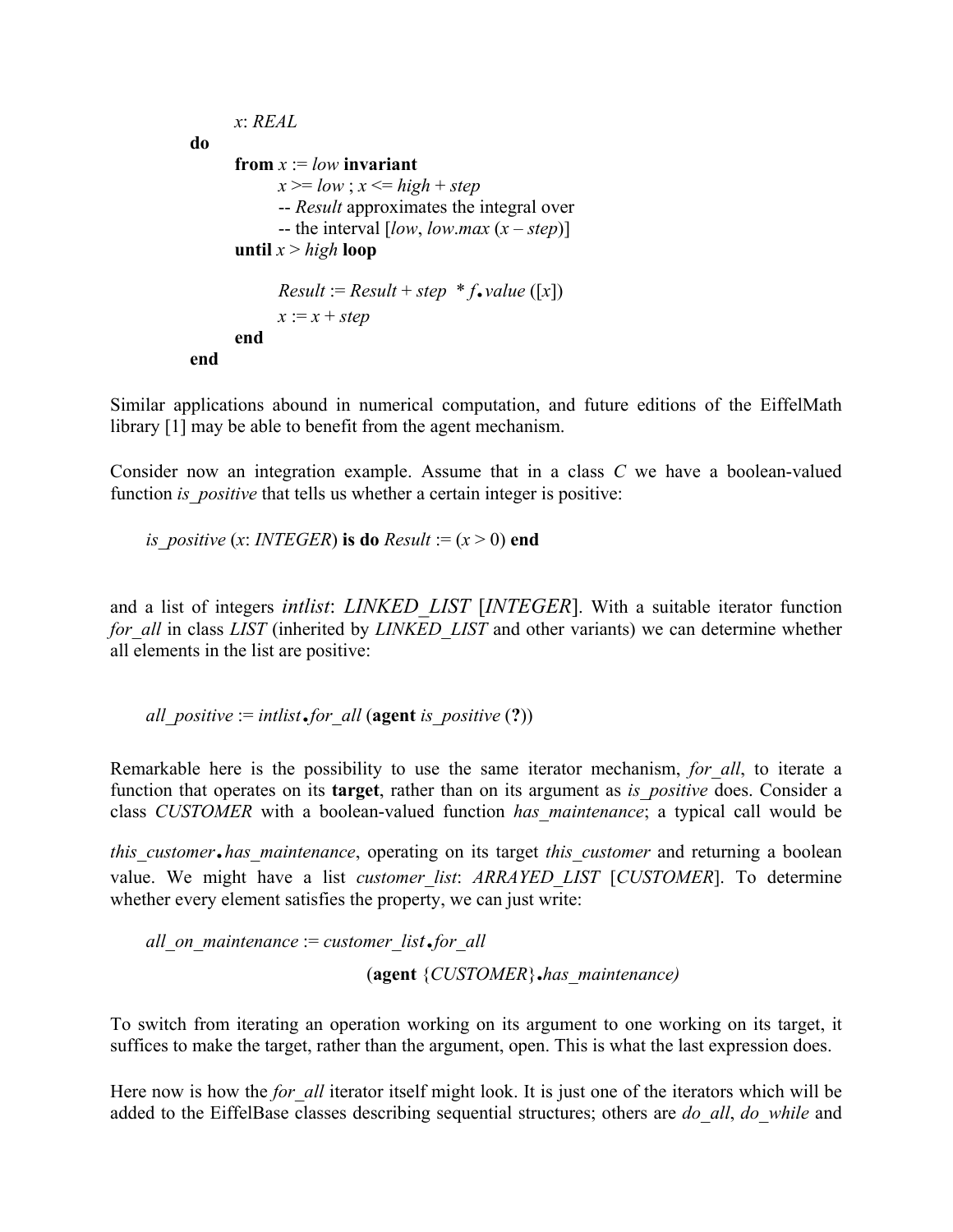so on. Recall that in these classes you can use *start* to move the cursor to the first element, *forth* to advance it by one position, *item* to access the element at cursor position, and *off* to find out if you have passed the last element:

```
do_all (test: FUNCTION [ANY, TUPLE [G], BOOLEAN]) is
             -- Does every element of the structure satisfy test? 
      require
             … Appropriate preconditions … 
      do
             from
                    Result := True ; start 
             until off or not Result loop
                  Result := test \cdot value \left( \left[ item \right] \right) forth 
             end
      end
```
### **(Sidebar) An exercise: once per object**

To test your understanding of the agent mechanism (and other object-oriented techniques), here is a little exercise to which agents provide a neat solution. That solution will be published in the next installment of the Eiffel column.

Eiffel provides a powerful "once" mechanism [2]: if you declare a function (or other routine) using the **once** keyword rather than the more common **do**, the body will be executed only the first time around. So by writing a class *C* that includes a function

*error\_window*: *WINDOW* **is** -- Window where error messages will be displayed **once create** *Result***.***make* (*x*, *y*, *height*, *width*) **ensure**  *exists*: *Result* /= *Void*

**end** 

you ensure that the body (the **create** instruction) will be executed only once. Subsequent calls will return immediately; for a function, as here, the result will always be the one computed by the first call (the window that this first call will have created). Using **do** rather than **once** would not produce the desired result, since every call would produce a new window. Here we want *error* window to denote the same window in every instance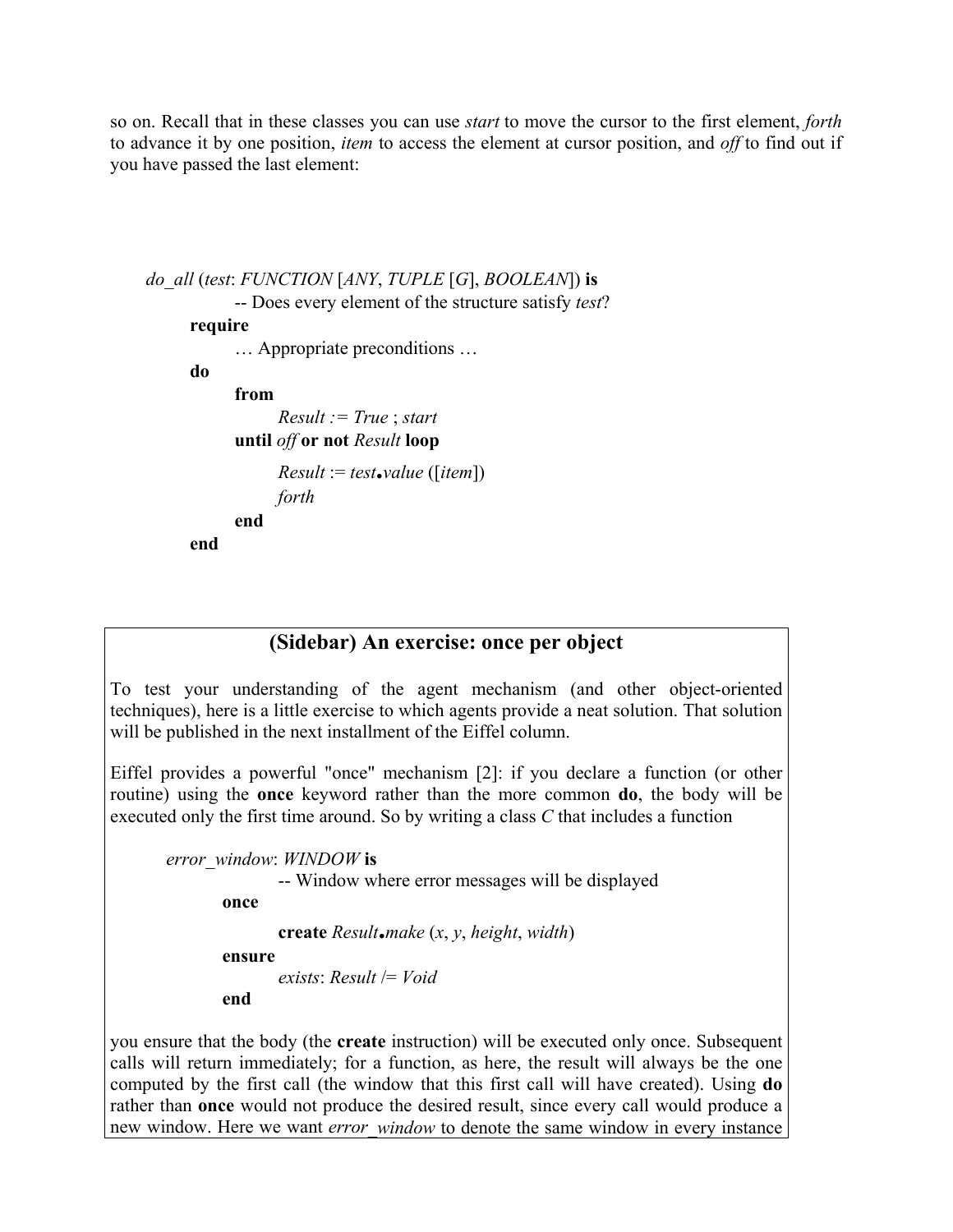#### of *C*.

This is a "once per class" mechanism. In some cases you might want to achieve the effect of "**once per objec**t": a routine that is executed only the first time it is called on any particular object. As an example, consider a class *TRADED\_COMPANY*, representing companies traded on, say, Nasdaq. One of the features of the class is *history*, of type *COMPANY\_HISTORY*, representing historical data on the company. The company history is stored in a database, however, so evaluating *company* requires loading large amounts of data into memory. We don't want to do that whenever an instance of *TRADED\_COMPANY* is created, because this would require loading huge amounts of data — potentially, in fact, the whole database of histories of all companies! Instead, we want to create a *COMPANY\_HISTORY* object when and only when feature *company* is evaluated on a particular object. This is a typical "once per object" (not per class) situation.

*The exercise is*: devise a "once per object" mechanism that will be easy to use in any such situation. You may restrict yourself to functions (such as *company*), but otherwise the solution must be completely general. *A hint*: since the mechanism must cover functions returning results of an arbitrary type, you can use Eiffel's genericity to provide the required flexibility. 

### **Status and current applications**

Together with the extensions discussed in the previous column, the agent mechanism (introduced in 4.3) is available in the current released version of ISE Eiffel, 4.4. It is submitted for standardization. A complete definition of the mechanism may be found at [http://www.eiffel.com](http://www.eiffel.com/) (follow "papers").

All the facilities described in this paper are supported. (We have alluded to the future introspection facilities of class *ROUTINE*; this is the only part not available at the time of writing.) The mechanism has already been applied widely by users, and the response has been enthusiastic. Within ISE it is also used in critical applications; in particular the command mechanism, so important for interactive applications [3], makes extensive use of agents in the newest version of the EiffelVision portable graphical library. The introduction of agents in no way invalidates command classes and the object-oriented principles that stand behind them; in fact they reinforce these techniques, while simplifying their application and reducing the number of necessary command classes.

In a similar fashion, AxaRosenberg, in its investment software, used to have hundreds of separate classes to represent the so-called *fundamental variables* of every company being tracked by the system. Thanks to agents, these classes have been reduced to just a few, with agent expressions taking care of the specifics of each company.

Although not yet part of official Eiffel, agents nicely complement the existing mechanisms, and all indications are that they are here to stay.